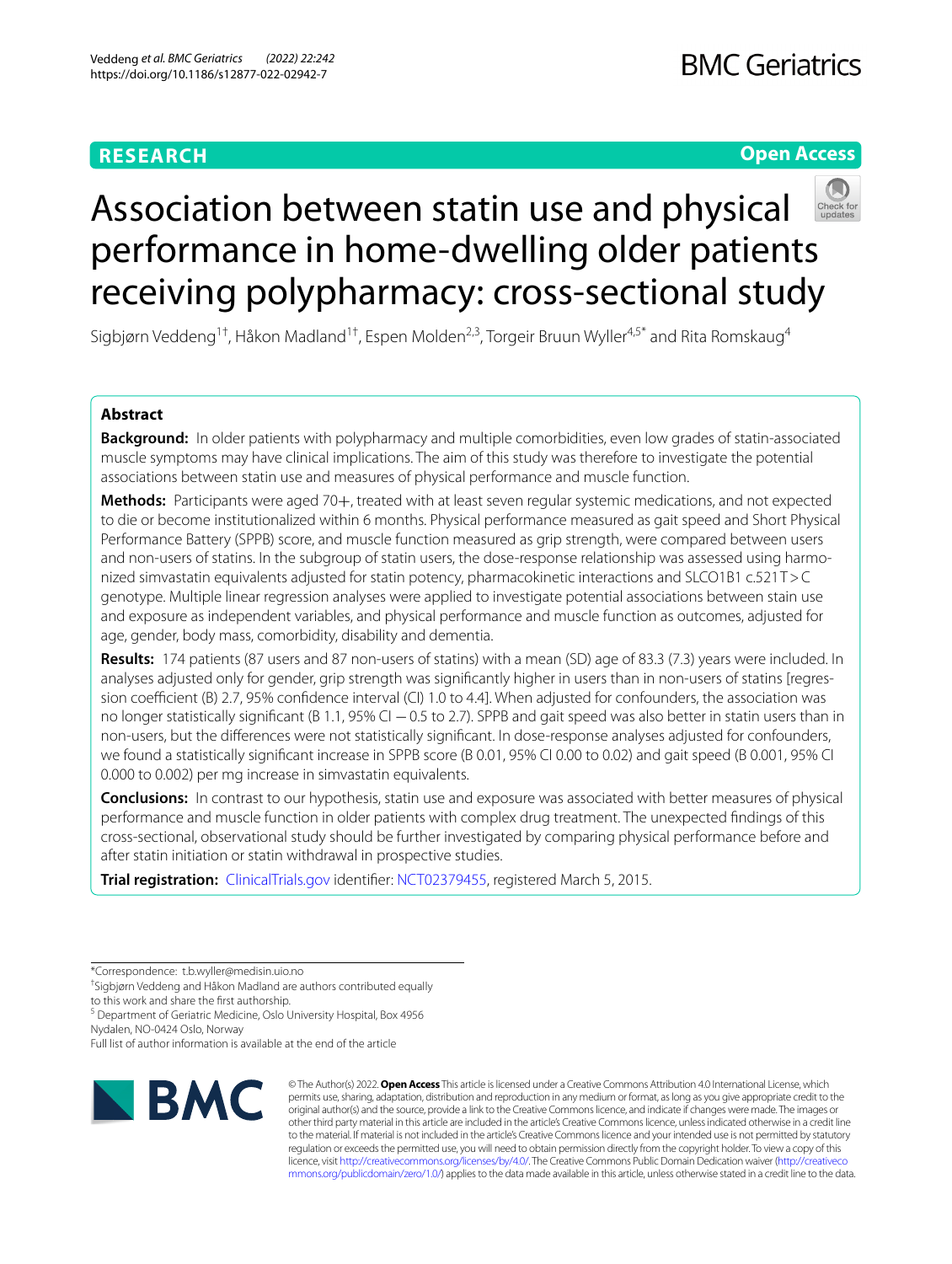**Keywords:** Older adults, Statins, Lipid lowering drugs, Myopathy, drug side efects, Drug-drug interactions, Polypharmacy, Pharmacogenetics, Gait speed, Grip strength

# **Background**

Lipid-lowering drugs are widely used in the treatment and prevention of atherosclerotic disease  $[1]$  $[1]$ . The most used lipid-lowering drugs are statins, or 3-hydroxy-3-methylglutaryl-coenzyme A inhibitors. They are generally regarded as safe to use [[2](#page-7-1)], and their benefts are well documented [[1\]](#page-7-0). However, muscular adverse efects of statins are quite common, ranging from myalgia without biochemical changes to myositis or rhabdomyolysis [\[3\]](#page-7-2). A systematic review of statin induced myopathy stated that 0.01% of patients taking statins developed rhabdomyolysis, while 10-15% developed myalgia [\[4](#page-7-3)]. Statins may be considered appropriate as well as inappropriate in older adults exposed to polypharmacy, depending on the clinical context. Statin use may be appropriate in those who have high cardiovascular risk and a signifcant expected length of survival, but inappropriate in advanced frailty with physical disability and short expected length of survival. Many explicit prescription tools such as STOPP, TIME and CRIME refer to statins as inappropriate for patients with life expectancy <2years or advanced dementia [\[5](#page-7-4)].

Although adverse efects like mild myalgia are not generally associated with a measurable decline in muscle strength in healthy individuals [\[6](#page-7-5)]**,** potentially serious consequences may occur in older adults who live with frailty. Physiologic ageing processes lead to pharmacokinetic and pharmacodynamic changes and reduced ability to maintain physiologic homeostasis [\[7\]](#page-7-6)**,** and thus make older adults more vulnerable for adverse drug reactions [[8\]](#page-7-7). For older patients with reduced muscle function and balance, even low grades of statin-associated muscle symptoms may have clinical implications, i.e. a decline in physical function or increased risk of falling.

The risk of statin-induced myopathy is dependent on the plasma concentration (systemic exposure) [\[9](#page-7-8)]. Therefore, pharmacokinetic interactions as well as pharmacogenetic variations elevating statin exposure increase the risk of muscular adverse efects. In recent years, a specifc infux transporter, OATP1B1, has been of particular interest regarding this topic [\[10\]](#page-7-9). OATP1B1, an anion-transporting polypeptide, is located in the sinusoidal membrane of hepatocytes and facilitates the uptake of several drugs, including statins, into the liver [[11\]](#page-7-10). OATP1B1 expression and function is determined by pharmacogenetic variability in *SLCO1B1*, where the *521T>C* polymorphism is the most frequent variant associated with reduced OATP1B1-mediated uptake of statins from blood to liver [\[11\]](#page-7-10). Carriers of the *SLCO1B1 C* variant obtain higher statin exposure and are at increased risk of muscular side efects [[10](#page-7-9)].

Considering that frail older people are more prone to adverse side efects and also more afected by them [[12,](#page-7-11) [13\]](#page-7-12), we need more knowledge of potential risks of impaired muscular function, gait and balance associated with statin use and exposure in this group. Therefore, the aim of this observational study was to investigate possible associations between statin exposure and physical function measured through gait speed and general mobility, and muscle function, measured as grip strength, in frail older adults receiving polypharmacy, adjusting for possible confounding factors. We hypothesized that measures of muscle function and physical performance would be impaired in statin users compared to non-users, and that there would be a dose-response relationship indicating decreasing muscle function and physical performance with increasing statin exposure.

# **Material and methods Participants**

This observational study utilised baseline data from the COOP (Cooperation between geriatricians and general practitioners for improved pharmacotherapy in homedwelling elderly people receiving polypharmacy) study cohort  $[14]$  $[14]$ . The COOP study was a cluster randomised study of collaborative drug reviews in patients 70 years and older who used at least seven diferent medications and had their medications administered by the home nursing service. Patients were not eligible if they were expected to die or become permanently institutionalised within 6 months or if they were considered as unft for the study by the family physician. The COOP study population comprised 174 home-dwelling older adults aged 70-102 years. Half the population  $(n = 87)$  happened to use a statin whereas the remaining 87 did not.

As part of the COOP study [[15\]](#page-7-14), patients were given comprehensive information about the study and were included based upon informed consent. All procedures performed in studies involving human participants were in accordance with the ethical standards of Oslo University Hospital and the regional research committee (Regional Committee for Medical and Health Research Ethics South East; reference number 2014/1488) and with the 1964 Helsinki declaration and its later amendments or comparable ethical standards. The study was conducted in accordance with the Basic & Clinical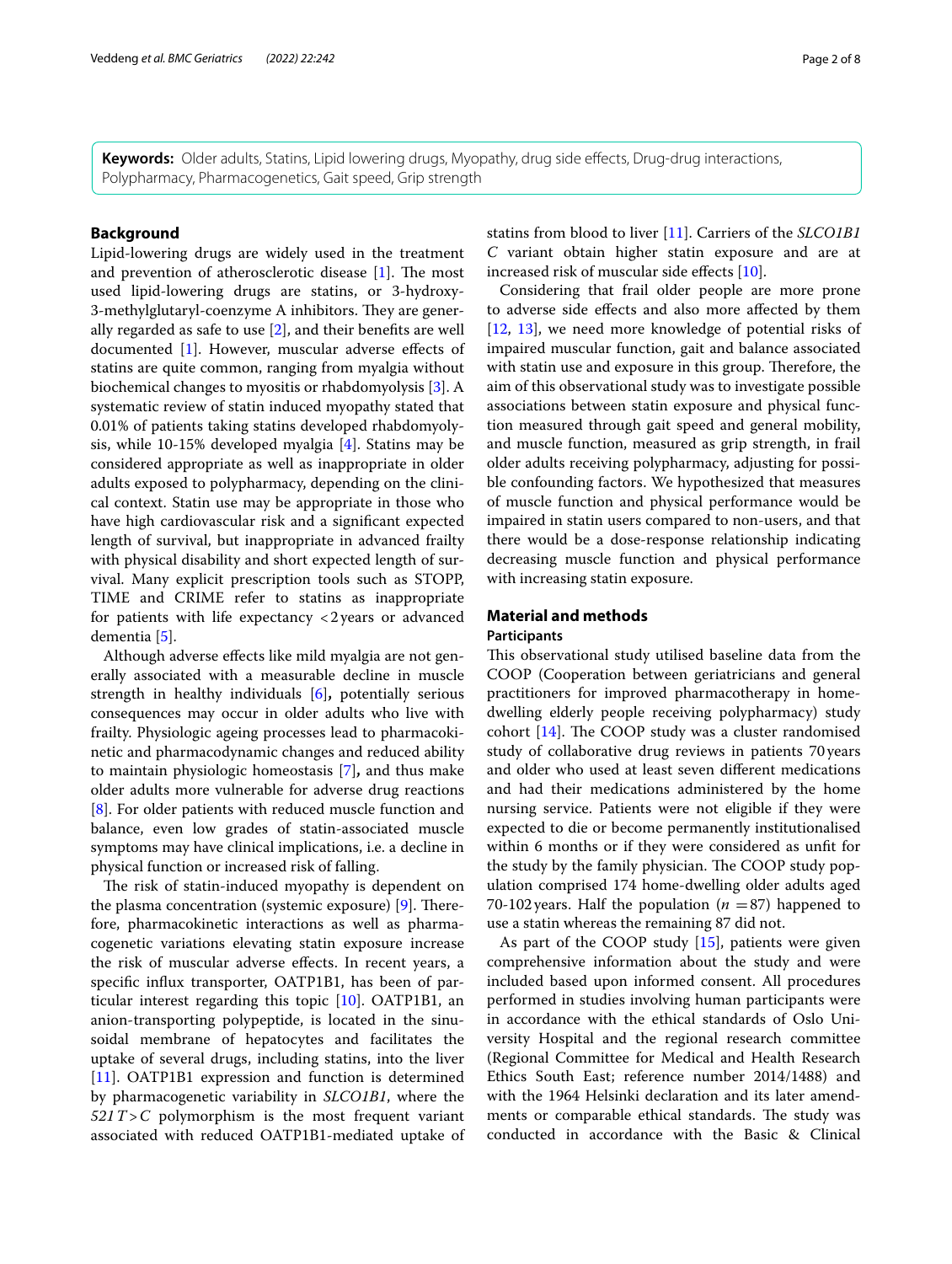Pharmacology & Toxicology policy for experimental and clinical studies [\[16](#page-7-15)].

# **Dependent variables**

We measured grip strength as indicator of muscle function and gait speed and Short Physical Performance Battery (SPPB) score as indicators of physical performance. Grip strength was measured using hand dynamometry, with three attempts on each hand. The patients were sitting up to the back of a chair, with approximately  $90^{\circ}$ angle in knees and elbow, the upper arm close to the side of the chest and neutral position in the wrist. No support of the hand or arm was allowed. The highest score of a total of six attempts was used, results measured in kilograms. Gait speed was determined by measuring the normal gait speed in meters per second, the patient walking a distance of 4m from a static start and with the possibility to walk further 1-2m after fulflling the distance. SPPB is a screening tool for physical function in older adults, and combines the results of gait speed, chair stand and balance tests [[17\]](#page-7-16). SPPB score ranges from 0 to 12, where 12 is best. We also dichotomized the physical performance measures according to the most recent European Working Group on Sarcopenia in Older People (EWGSOP) recommendations [\[18](#page-7-17)]. According to these recommendations, a SPPB score  $\leq$ 8, gait speed  $\leq$ 0.8m/s, or grip strength <27kg for men or<16kg for women, are indicative of sarcopenia.

## **Adjustment variables**

We used the Cumulative Illness Rating Scale (CIRS) [[19\]](#page-7-18) to quantify the degree of comorbidity. CIRS ranges from 0 to 56, where an increasing score indicates higher comorbidity. To assess severity of dementia we included the Clinical Dementia Rating scale (CDR) [[20\]](#page-7-19). CDR was scored using the sum of boxes method, with scores ranging from 0 to 18, increasing score indicating more severe dementia. The Functional Independence Measure (FIM) [\[21](#page-7-20)] was used to grade the degree of disability. FIM ranges from 18 to 126, increasing score indicating higher grade of independence. Body Mass Index (BMI) was obtained from weighing and self-reported height.

# **Statin exposure**

For the dose-response analyses, we generated a statin exposure variable, taking into account the diferent statins and their relative potency as well as SLCO1B1 genotype and pharmacokinetic interactions with coadministered drugs known to afect statin concentrations to a clinically relevant extent. When generating the predicted statin exposure variable, equipotent doses was converted using simvastatin as reference, e.g. 10mg atorvastatin was defned an exposure similar to 20mg

simvastatin, 10mg rosuvastatin as an exposure similar to 40mg simvastatin, and 10mg pravastatin as an exposure similar to 5mg simvastatin [[22\]](#page-7-21). As pharmacokinetic differences may alter the efective dose of statins, the calculated dose equivalents were corrected for the expected exposure changes of drug-drug interactions. To identify potential pharmacokinetic drug interactions with statins, we searched a database established by the Norwegian Medicines Agency [\(www.legemiddelinteraksjoner.](http://www.legemiddelinteraksjoner.no) [no](http://www.legemiddelinteraksjoner.no)) [\[23\]](#page-7-22). Three identified interactions were considered of clinical relevance among the included simvastatintreated patients, and those were amlodipine, diltiazem and amiodarone, which are CYP3A4 inhibitors increasing serum levels of simvastatin about 1.5-fold [[24](#page-7-23)[–26](#page-7-24)], 3-fold [\[27,](#page-7-25) [28\]](#page-7-26), and 1.7-fold [\[29](#page-7-27)], respectively. For atorvastatin, pravastatin and rosuvastatin, no clinically relevant interactions were identifed in the database searches.

# **SLCO1B1 genotyping**

*SLCO1B1* is the gene encoding OATP1B1, in which a specifc single nucleotide polymorphism (SNP), the  $c.521T>C$  variant (rs4149056), decreases the efficiency of OATP1B1-mediated infux [[30\]](#page-7-28); hence increasing the systemic exposure to statins. We thus also included the *SLCO1B1 c.521T>C* polymorphism when calculating the statin exposure.

Pharmacogenetic analyses were performed at Diakonhjemmet Hospital, Oslo, Norway using extracted DNA from patient blood samples. Briefy, DNA was extracted from 250μL blood aliquots and subsequent analysis of the  $c.521T>C$  polymorphism (rs4149056) was carried out using a certifed TaqMan-based real-time PCR assay implemented for routine pharmacogenetic analysis at the hospital. The  $c.521T>C$  polymorphism is present on three *SLCO1B1* haplotypes (*SLCO1B1\*5*, *\*15* and *\*17*), but the phenotypic efect is the same regardless of haplotype  $[31]$  $[31]$  $[31]$ . Thus, the patients were divided into three subgroups based on the analysis of the  $c.521T>C$ polymorphism, i.e. homozygous carriers of the c.521C allele, heterozygous carriers, and homozygous carriers of the c.521T allele (control group; normal *SLCO1B1* genotype).

In pharmacokinetic studies, homozygous carriers of *SLCO1B1 c.521C* have been reported to obtain a systemic exposure of simvastatin, atorvastatin, pravastatin and rosuvastatin of 221, 144, 90 and 87%, respectively, as compared to carriers of the normal (wild type) allele [\[30](#page-7-28)]. Heterozygous carriers can be expected to obtain a statin exposure approximately mid-between the two homozygous variants, i.e. the exposure can be expected to increase with a factor of 2.1, 1,7, 1.4 and 1.4 for the four statins, respectively. We adjusted the statin exposure variable accordingly and harmonized the exposure variable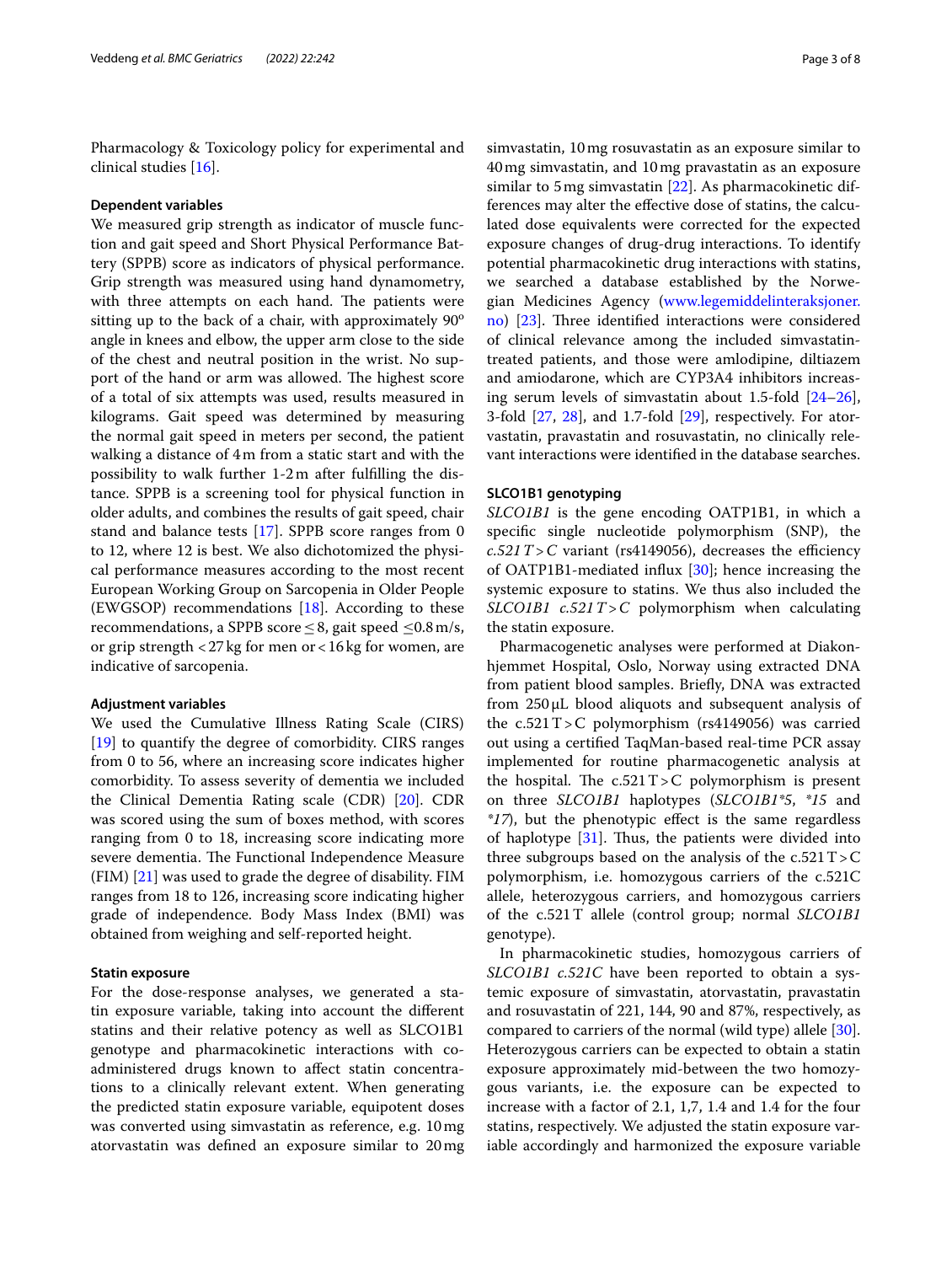to simvastatin equivalents by correcting for the relative potencies of the respective type of statin being used.

#### **Statistical analysis**

We carried out two sets of analyses, one with statin use versus no use as explanatory variable, and the other (limited to the statin users) with calculated statin exposure (as simvastatin equivalents), taking into account statin type, drug-drug interactions and the *SLCO1B1*   $c.521T>C$  polymorphism. The physical performance and muscle function variables were used as dependent variables. In all analyses with handgrip strength as dependent variable, gender was included as a covariate, whereas gait speed and SPPB were initially analysed with statin exposure as the only explanatory variable. To adjust for factors that can infuence physical performance and muscle function as well as prescription, we then included as covariates gender and age as well as the frailty indicators BMI, CIRS (comorbidity), CDR (dementia) and FIM (disability). We decided in advance which independent variables to include and used the 'enter' method for multiple regression analysis. We report standardized (β) as well as unstandardized coefficients  $(B)$  and their 95% confidence intervals (CI) from the linear regression analyses. B represents the predicted diference in the outcome variable between users and non-users of a statin, or the change in the outcome variable per mg increase in simvastatin equivalent dose.

All the dependent variables were checked to be normally distributed by Q-Q plots before statistical analyses. Degree of multicollinearity was checked by inspection of a correlation matrix between the explanatory variables as well as the variance infation factors (VIF). We also inspected residual plots and plotted residuals against predicted values in order to assess ft of the regression models. All the analyses were completed using SPSS version 25.

# **Results**

Descriptive data are reported in Table [1.](#page-3-0) Numbers of patients fulflling each of the single EWGSOP criteria for sarcopenia [[18\]](#page-7-17) according to grip strength, SPPB score or gait speed are also displayed. Among the statin users ( $n = 87$ ), 54 were treated with simvastatin, 28 with atorvastatin, three with pravastatin and two with rosuvastatin. Among the 54 simvastatin users, 17 were also treated with amlodipine, one with diltiazem and one with amiodarone, thus necessitating exposure adjustment for CYP3A4 inhibition. Genotype was missing for one patient due to lack of sufficient material. Among the 173 genotyped patients, 49 patients (28.2%) were heterozygous for the *SLCO1B1 c.521C* reduced-function variant

<span id="page-3-0"></span>**Table 1** Characteristics of the study population, overall and by use of a statin. Mean (SD) if not otherwise indicated

|                                                          | Overall<br>$N = 174$ | Non-users<br>$N=87$ | <b>Users</b><br>$N = 87$ | Mean difference (95% CI) <sup>a</sup> |
|----------------------------------------------------------|----------------------|---------------------|--------------------------|---------------------------------------|
|                                                          |                      |                     |                          |                                       |
| Age (years)                                              | 83.3(7.3)            | 85.7(7.5)           | 81.0(6.4)                | $-4.7$ ( $-6.8$ to $-2.6$ )           |
| Female, n (%)                                            | 118(67.8)            | 70 (80.5)           | 48 (55.2)                | $p < 0.01^b$                          |
| BMI ( $kg/m2$ )                                          | $25.2(5.6)^c$        | 24.2(5.4)           | 26.3(5.6)                | $2.1$ (0.4 to 3.8)                    |
| CIRS (0-56)                                              | 16.7(4.3)            | 16.3(4.3)           | 17.1(4.2)                | $0.9$ ( $-0.4$ to 2.1)                |
| FIM (18-126)                                             | 111.1(10.8)          | 110.6 (10.4)        | 111.7(11.1)              | $1.1 (-2.1 to 4.4)$                   |
| CDR (0-18)                                               | 2.3(3.3)             | 2.5(3.3)            | 2.2(3.4)                 | $-0.3$ ( $-1.3$ to 0.7)               |
| Grip strength (kg)                                       | 18.5(8.1)            | 15.7(6.8)           | 21.4(8.3)                | 5.7 (3.4 to 8.0)                      |
| Grip strength indicating sarcopenia <sup>d</sup> , n (%) | 105(60)              | 61(70)              | 44 (51)                  | $p = 0.01^{\rm b}$                    |
| SPPB (0-12)                                              | 4.6(3.1)             | 4.4(3.0)            | 4.8(3.2)                 | $0.4 (-0.6 \text{ to } 1.3)$          |
| $SPPB < 8, n$ (%)                                        | 149 (86)             | 74 (85)             | 75 (86)                  | $p = 0.8^b$                           |
| Gait speed (m/s)                                         | $0.62(0.20)^e$       | 0.59(0.21)          | 0.64(0.19)               | $0.06$ ( $-0.01$ to $0.11$ )          |
| Gait speed $\leq$ 0.8 m/s, n (%)                         | $128(79)^e$          | 68 (83)             | 60(75)                   | $p = 0.2^b$                           |
| SPPB subscore balance (0-4)                              | 1.6(1.3)             | 1.6(1.3)            | 1.7(1.4)                 | $0.1$ (-0.3 to 0.5)                   |
| SPPB subscore chair stand (0-4)                          | 0.8(1.2)             | 0.8(1.2)            | 0.8(1.2)                 | $0.0$ ( $-0.3$ to 0.4)                |
| n (% of 87) using statin as secondary prevention         |                      |                     | 64 (74)                  |                                       |

<sup>a</sup> Non-users are reference category

 $c$   $n$  = 168. Six (four statin users) missing due to height not reported

 $d$  < 27 kg for men, < 16 kg for women

 $e^e$   $n = 162$ . Twelve (seven statin users) missing due to amputation or hemiparesis

*CI* Confdence Interval, *BMI* Body mass Index, *CIRS* Cumulative Illness Rating Scale, *FIM* Functional Independence Measure, *CDR* Clinical Dementia Rating Scale (Sum of Boxes), *SPPB* Short Physical Performance Battery

<sup>&</sup>lt;sup>b</sup> Chi square test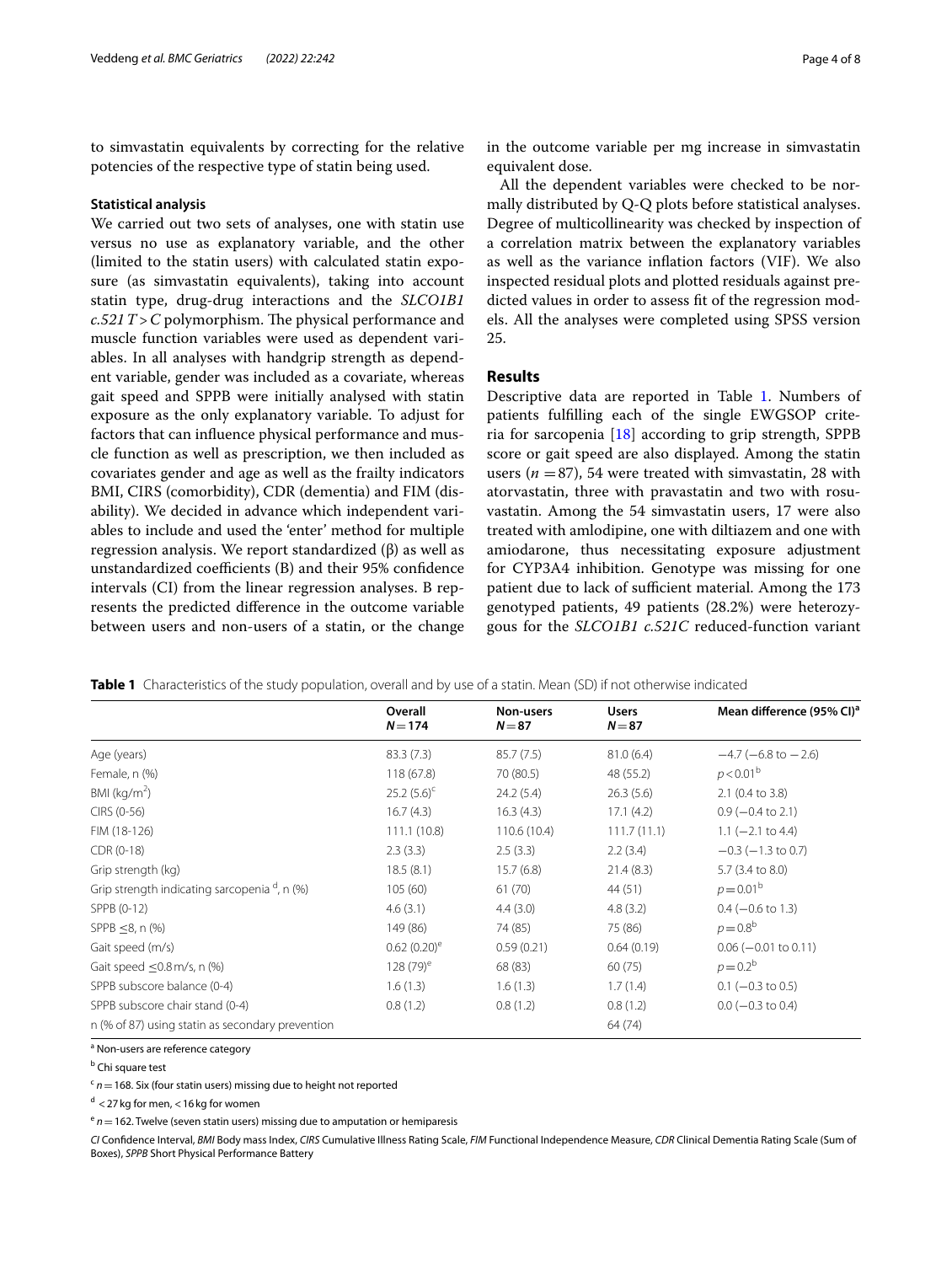allele (*TC* genotype), and three (1.7%) were homozygous carriers (CC genotype). This is as expected in a population comprising patients of Caucasian ancestry. The remaining 121 (69.5%) were homozygous for the wild type allele (*TT* genotype). 23 of the heterozygous (**TC**) reduced-function allele carriers, but none of the homozygous (CC) carriers used a statin. When adjusting for CYP3A4 inhibition and *SLCO1B1 c.521T>C* polymorphism as appropriate, the mean (SD) simvastatin equivalent dose for the 87 statin users was 58.2 (50.7) mg and the median 40.0mg, with a range from 10 to 336mg.

In crude analyses with statin use as explanatory variable, statin users had better scores than non-users on all the dependent variables, and the diference was statistically signifcant for handgrip strength. Adjusted for gender, the handgrip strength was 2.7kg higher in statin users than in non-users. When adjusted for all relevant covariates, the estimated diference regarding handgrip strength was reduced to 1.1kg and was no longer statistically signifcant. For the other two outcome measures of physical performance, we found no diference

(Table [2\)](#page-4-0). As a secondary analysis, we calculated unadjusted and adjusted regression coefficients for the association between statin use and the balance and the chair stand parts of SPPB, separately. Neither for these subscores, we found any statistically signifcant diference between users and non-users. The regression coefficient for balance was 0.13 (95% CI −0.28 to 0.53) unadjusted and  $-0.07$  (95% CI  $-0.45$  to 0.31) when adjusted for all the other covariates (non-users of statins are reference). The regression coefficient for chair stand was 0.02 (95%) CI −0.34 to 0.39) unadjusted and −0.25 (95% CI −0.60 to 0.10) when adjusted for the other covariates.

Table [3](#page-5-0) presents the distribution of the outcome variables as well as the covariates by quartiles of the statin equivalent variable. When analysing the dose-response relationships within the subpopulation of statin users, we found that all three outcome variables improved with increasing statin exposure. The increase was statistically signifcant for SPPB and gait speed, both in unadjusted analyses and in analyses adjusted for age, gender and frailty indicators (Table [4](#page-5-1)). Estimated

| Dependent variable | <b>Explanatory variables</b> | Unadjusted models <sup>a</sup> |          |                      | <b>Adjusted model</b> |         |                    |
|--------------------|------------------------------|--------------------------------|----------|----------------------|-----------------------|---------|--------------------|
|                    |                              | β                              | B        | 95% CI for B         | β                     | B       | 95% CI for B       |
| Grip strength (kg) | Statin use                   | 0.17                           | 2.7      | 1.0 to 4.4           | 0.07                  | 1.1     | $-0.5$ to 2.7      |
|                    | Age (years)                  | $-0.20$                        | $-0.22$  | $-0.33$ to $-0.11$   | $-0.15$               | $-0.17$ | $-0.28$ to $-0.06$ |
|                    | Female gender                | $-0.74$                        | $-12.7$  | $-14.5$ to $-11.0$   | $-0.65$               | $-11.3$ | $-13.0$ to $-9.6$  |
|                    | BMI ( $kg/m2$ )              | 0.23                           | 0.33     | 0.19 to 0.48         | 0.16                  | 0.24    | 0.10 to 0.37       |
|                    | CIRS (0-56)                  | 0.31                           | 0.02     | $-0.18$ to 0.23      | 0.04                  | 0.09    | $-0.10$ to 0.28    |
|                    | FIM (18-126)                 | 0.20                           | 0.15     | 0.08 to 0.23         | 0.20                  | 0.16    | 0.08 to 0.25       |
|                    | CDR (0-18)                   | $-0.11$                        | $-0.26$  | $-0.51$ to $-0.02$   | $-0.03$               | $-0.07$ | $-0.32$ to 0.18    |
| SPPB (0-12)        | Statin use                   | 0.06                           | 0.36     | $-0.56$ to 1.28      | $-0.02$               | $-0.14$ | $-0.90$ to 0.62    |
|                    | Age (years)                  | $-0.04$                        | $-0.02$  | $-0.08$ to 0.05      | $-0.08$               | $-0.03$ | $-0.08$ to 0.02    |
|                    | Female gender                | $-1.32$                        | $-0.87$  | $-1.84$ to 0.11      | $-0.15$               | $-0.96$ | $-1.7$ to $-0.16$  |
|                    | BMI ( $kg/m2$ )              | 0.17                           | 0.09     | 0.01 to 0.17         | 0.10                  | 0.05    | $-0.01$ to 0.12    |
|                    | CIRS (0-56)                  | $-0.23$                        | $-1.7$   | $-0.27$ to $-0.06$   | $-0.12$               | $-0.09$ | $-0.18$ to $0.00$  |
|                    | FIM (18-126)                 | 0.58                           | 0.17     | 0.13 to 0.20         | 0.68                  | 0.21    | 0.17 to 0.25       |
|                    | CDR (0-18)                   | 0.04                           | 0.04     | $-0.10$ to 0.18      | 0.34                  | 0.31    | 0.19 to 0.43       |
| Gait speed (m/s)   | Statin use                   | 0.14                           | 0.06     | $-0.01$ to 0.12      | 0.05                  | 0.02    | $-0.04$ to 0.08    |
|                    | Age (years)                  | $-0.18$                        | $-0.005$ | $-0.009$ to $-0.001$ | $-0.14$               | 0.00    | $-0.01$ to 0.00    |
|                    | Female gender                | $-0.12$                        | $-0.05$  | $-0.12$ to 0.01      | $-0.09$               | $-0.04$ | $-0.01$ to 0.02    |
|                    | BMI ( $kg/m2$ )              | 0.06                           | 0.00     | 0.00 to 0.01         | $-0.04$               | 0.00    | $-0.01$ to $0.00$  |
|                    | CIRS (0-56)                  | $-0.18$                        | $-0.01$  | $-0.02$ to 0.00      | $-0.12$               | $-0.01$ | $-0.01$ to $0.00$  |
|                    | FIM (18-126)                 | 0.50                           | 0.01     | 0.008 to 0.013       | 0.57                  | 0.01    | 0.01 to 0.02       |
|                    | CDR (0-18)                   | $-0.07$                        | 0.00     | $-0.01$ to 0.01      | 0.22                  | 0.01    | 0.01 to 0.02       |
|                    |                              |                                |          |                      |                       |         |                    |

<span id="page-4-0"></span>**Table 2** Linear regression analyses, statin users versus non-users  $n = 174$ 

β is the standardized regression coefcient. B is the unstandardized regression coefcient and equals the estimated diference in the dependent variable per unit increase in the explanatory variable

<sup>a</sup> Models for grip strength are adjusted for gender (model with gender as explanatory variable not adjusted). Models for SPPB and gait speed are not adjusted

*CI* Confdence Interval, *BMI* Body mass Index, *CIRS* Cumulative Illness Rating Scale, *FIM* Functional Independence Measure, *CDR* Clinical Dementia Rating Scale (Sum of Boxes), *SPPB* Short Physical Performance Battery

Estimates in bold letters indicate a *p*-value below 0.05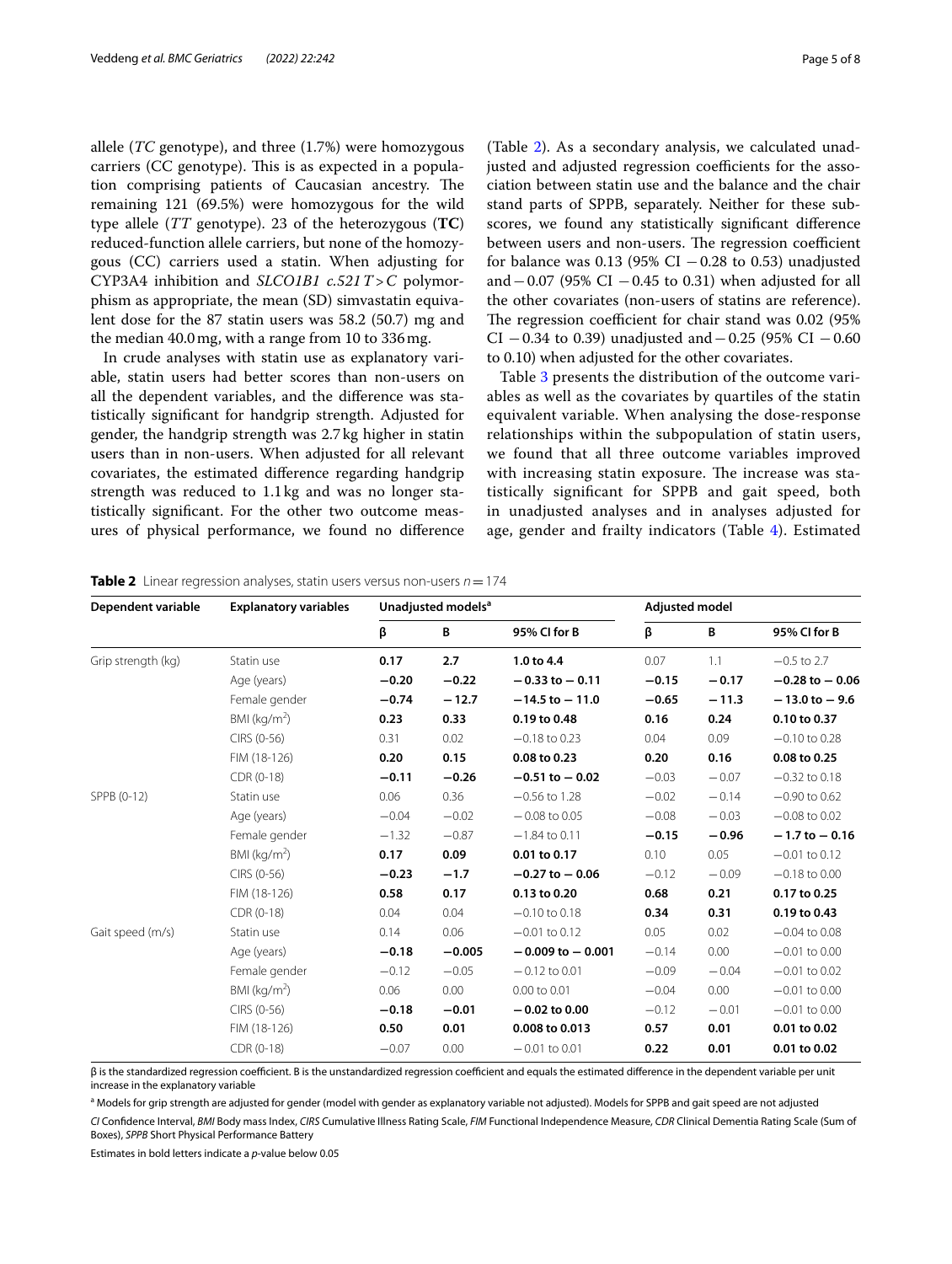| Simvastatin equivalent dose                  | 1st quartile<br>$(10 - 30$ mg), $n = 28$ | 2nd quartile<br>$(31 - 40$ mg), $n = 22$ | 3rd quartile<br>$(41 - 80$ mg), $n = 23$ | 4th quartile<br>$(81 - 336$ mg), $n = 14$ |  |
|----------------------------------------------|------------------------------------------|------------------------------------------|------------------------------------------|-------------------------------------------|--|
| Age (years)                                  | 82.3(6.4)                                | 81.0(5.8)                                | 81.0(6.7)                                | 78.4 (6.6)                                |  |
| Female, n (%)                                | 18(64)                                   | 12(55)                                   | 12(52)                                   | 6(43)                                     |  |
| BMI (kg/m <sup>2</sup> ) <sup>a</sup>        | 24.7(4.9)                                | 25.9(5.7)                                | 26.7(5.7)                                | 29.4(5.6)                                 |  |
| CIRS (0-56)                                  | 16.9(4.0)                                | 16.8(4.8)                                | 17.3(4.3)                                | 18.0(3.8)                                 |  |
| FIM (18-126)                                 | 111.4(12.5)                              | 111.4(10.4)                              | 114.3(9.1)                               | 108.6(12.7)                               |  |
| CDR (0-18)                                   | 2.3(3.6)                                 | 1.3(2.2)                                 | 1.9(2.7)                                 | 4.1(4.9)                                  |  |
| Grip strength (kg)                           | 21.0(9.6)                                | 18.3(6.9)                                | 22.8(7.4)                                | 24.9(7.9)                                 |  |
| Grip strength indicating sarcopenia b, n (%) | 12(43)                                   | 17(77)                                   | 11(48)                                   | 4(29)                                     |  |
| SPPB (0-12)                                  | 4.2(3.1)                                 | 3.9(2.8)                                 | 5.4(2.9)                                 | 6.1(3.8)                                  |  |
| SPPB $\leq$ 8, n $(\%)$                      | 24 (86)                                  | 21 (96)                                  | 21(91)                                   | 9(64)                                     |  |
| Gait speed (m/s) <sup>c</sup>                | 0.65(0.20)                               | 0.58(0.19)                               | 0.65(0.16)                               | 0.71(0.22)                                |  |
| Gait speed $<$ 0.8 m/s, n $(\%)$             | 18(72)                                   | 17(85)                                   | 18 (82)                                  | 7(54)                                     |  |

<span id="page-5-0"></span>**Table 3** Characteristics of the statin users by dosage (in simvastatin equivalents). Mean (SD) if not otherwise indicated *n*=87

 $a^2$   $n = 83$ . Four missing due to height not reported

 $b < 27$  kg for men, < 16 kg for women

 $c<sub>n</sub>=80$ . Seven missing due to amputation or hemiparesis

*CI* Confdence Interval, *BMI* Body mass Index, *CIRS* Cumulative Illness Rating Scale, *FIM* Functional Independence Measure, *CDR* Clinical Dementia Rating Scale (Sum of Boxes), *SPPB* Short Physical Performance Battery

<span id="page-5-1"></span>

| <b>Table 4</b> Linear regression analyses of statin exposure in simvastatin equivalents, $n = 87$ |  |
|---------------------------------------------------------------------------------------------------|--|
|---------------------------------------------------------------------------------------------------|--|

| Dependent variable |      | Unadjusted models <sup>a</sup> |                  |      | Adjusted models <sup>b</sup> |                 |  |
|--------------------|------|--------------------------------|------------------|------|------------------------------|-----------------|--|
|                    |      | В                              | 95% CI for B     |      | В                            | 95% CI for B    |  |
| Grip strength (kg) | 0.05 | 0.01                           | $-0.02$ to 0.03  | 0.03 | 0.01                         | $-0.02$ to 0.03 |  |
| SPPB (0-12)        | 0.26 | 0.02                           | $0.00$ to $0.03$ | 0.19 | 0.01                         | 0.00 to 0.02    |  |
| Gait speed (m/s)   | 0.24 | 0.001                          | 0.000 to 0.002   | 0.23 | 0.001                        | 0.000 to 0.002  |  |

 $\beta$  is the standardized regression coefficient. B is the unstandardized regression coefficient and equals the estimated change in the dependent variable per milligram increase in statin exposure expressed as simvastatin equivalents, taking into account statin potency, drug-drug interactions and SLCO1B1 genotype. Estimates in bold letters indicate a *p*-value below 0.05

<sup>a</sup> Model for grip strength adjusted for gender

<sup>b</sup> All models adjusted for age, gender, body mass index, Cumulative Illness Rating Scale, Functional Independence Measure and Clinical Dementia Rating Scale

increase in SPPB was 0.1 point and in gait speed 0.01 m/s per 10 mg increase in simvastatin equivalent exposure. Also for the dose-response relationship, we carried out secondary analyses, calculating unadjusted and adjusted regression coefficients within the subpopulation of statin users for the efect of statin dose upon the balance and the chair stand parts of SPPB, separately. For both, we found a positive association with statin dose that was statistically signifcant in unadjusted analyses but insignifcant when adjusting for all other covariates. The regression coefficient for balance (per mg increase in simvastatin equivalents) was 0.01 (95% CI 0.00 to 0.01) unadjusted and 0.00 (95% CI −0.01 to 0.01) adjusted, whereas that for chair stand was 0.01 (95% CI 0.00 to 0.01) unadjusted and 0.00 (−0.01 to 0.01) adjusted.

# **Discussion**

In contrast to our a priori hypothesis, we found no tendency towards impaired physical performance or muscle function in statin users compared to non-users, and neither found we any negative association between statin exposure and the outcome variables among those who used a statin. On the contrary, we found a tendency towards better performance in statin users and in those who were subject to a higher exposure, the latter remaining statistically signifcant also when adjusting for potential confounders. The positive association between statin use as well as increasing statin exposure and the outcome measures may suggest that use of statins actually improves the physical function in older patients subjected to complex drug treatment.

However, it is important to be aware the naturalistic setting of our study, and the results should be interpreted with caution. A possible explanation for our surprising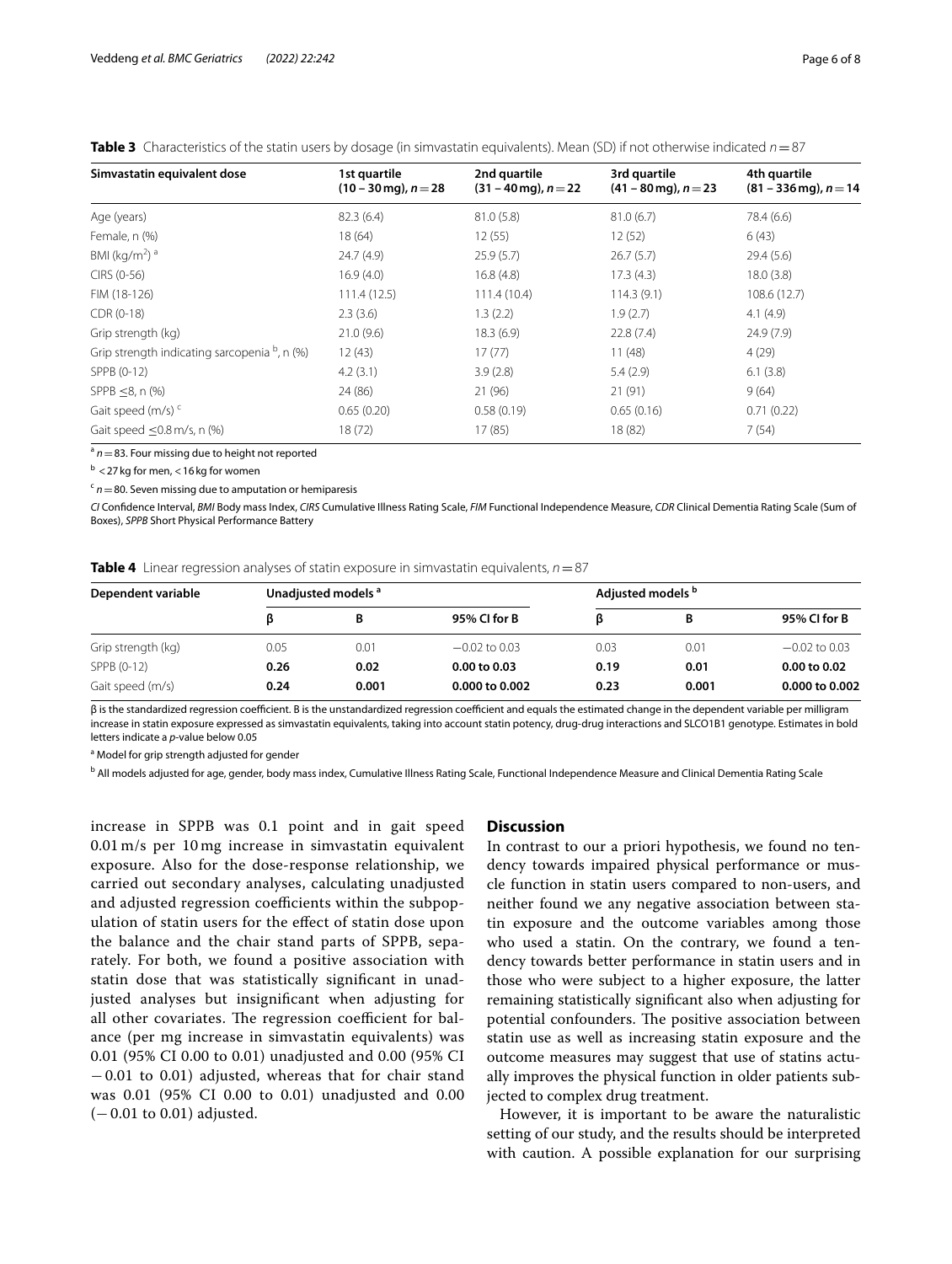fndings might be that there exists residual confounding that was not measured and thus not adjusted for. Clinicians may interpret patients with impaired physical performance as frail and therefore avoid statin prescriptions or prescribe a lower dose. We were, however, able to adjust for the essential frailty indicators underweight, multimorbidity, cognitive failure and disability, thus improving the validity of our results. As expected, this adjustment defated the association between statin use and the dependent variables, but the dose-response relationship among the statin users remained at approximately the same magnitude and was still statistically signifcant after adjustment. According to the protocol for the intervention trial  $[14]$  $[14]$ , patients were ineligible if they had an expected remaining lifetime of less than 6 months or were expected to move permanently to a nursing home during the same period. Thus, the frailest patients, that might be those most prone to negative efects of statins, were not included.

A potential causal explanation of the present fndings might be that statin use per se exhibits positive efects on the muscular system  $[1]$  $[1]$ , possibly slowing down a natural loss of physical function. Evidence is emerging that statins have anti-infammatory properties, reducing pro-infammatory cytokine levels [\[32,](#page-7-30) [33\]](#page-7-31). A recent secondary analysis of a strength training trial in older adults reported better efect of the training upon fatigue resistance among statin users than among non-users [[34\]](#page-7-32). When comparing users and non-users of statins, we found a statistically signifcant diference only for grip strength and only in the unadjusted model. For the doseresponse relationship within the group of statin users, on the other side, the statistical signifcance remained also in adjusted models, and was most obvious regarding SPPB score and gait speed. The lack of statistical significance in some of the tests might be due to limited statistical power, as the tendency was in the same direction for all comparisons including the sub-scores of SPPB. Our study is, by all means, hypothesis-generating. Possible positive or negative efects of statins upon muscle function should be investigated further in prospective studies measuring physical performance after vs. before the initiation or withdrawal of diferent doses of statins.

Our study has certain limitations. It is cross-sectional, and thus not feasible to establish causality between statin use and physical performance. The study was pow-ered for the estimated effect size in the main trial [[14](#page-7-13)] and not for the present topic. Accordingly, the number of participants is low. Moreover, participants were not asked about adherence to their prescribed statin therapy nor about subjective adverse efects, drug concentrations were not measured, and we do not have detailed data on the patients' diagnoses. These are obvious limitations. A previous study reported that one third of statin users were nonadherent to the treatment [[35](#page-7-33)]. Non-compliance is likely to be non-random, as patients who experience subjective side efects are more likely to be non-compliant. Such efects might mask a possible association between statin use and impaired physical performance.

The study has, however, also certain strengths, most importantly our ability to adjust for relevant aspects of frailty like dementia, disability, and underweight, which might else have confounded possible associations. We also adjusted for known pharmacokinetic interactions as well as for pharmacogenetic variation. Moreover, the fact that all our participants had their medication administered by the home nursing service indicates a higher adherence than else observed [\[36\]](#page-7-34)**.**

# **Conclusion**

Statin use did not seem to afect grip strength, gait speed nor SPPB scores negatively in home-dwelling patients aged 70+ who used at least seven medications and had their medication administered by the home nursing service. Our study suggests the opposite, a possible positive efect of statin use and exposure on physical performance and muscle function that should be further studied.

#### **Abbreviations**

BMI: Body Mass Inex; CDR: Clinical Dementia Rating Scale; CI: Confdence Interval; CIRS: Cumulative Illness Rating Scale; COOP: Cooperation between geriatricians and general practitioners for improved pharmacotherapy in home-dwelling elderly people receiving polypharmacy study; CYP: Cytocrom P; FIM: Functional Independence Measure; SD: Standard Deviation; SPPB: Short Physcal Performance Battery; VIF: Variance Infation Factor.

# **Acknowledgements**

We wish to thank the patients who participated in the study.

#### **Authors' contributions**

Torgeir Bruun Wyller, Rita Romskaug and Espen Molden designed the study. Rita Romskaug collected the data. Espen Molden was responsible for the pharmacogenetic analyses. The frst draft of the manuscript was written by Sigbjørn Veddeng and Håkon Madland, and the other authors commented on previous versions of the manuscript. All authors read and approved the fnal manuscript. Sigbjørn Veddeng and Håkon Madland contributed equally.

## **Funding**

The present study was carried out in the COOP study cohort [[11\]](#page-7-10), which was funded by the Research Council of Norway (Dr Wyller). The funding source had no role in the design and conduct of the study; collection, management, analysis, and interpretation of the data; preparation, review, or approval of the manuscript; and decision to submit the manuscript for publication.

#### **Availability of data and materials**

The datasets presented in this article are not readily available because of Norwegian regulations and conditions for informed consent. Requests to access the dataset should be directed to TBW ([t.b.wyller@medisin.uio.no\)](t.b.wyller@medisin.uio.no).

#### **Declarations**

#### **Ethics approval and consent to participate**

The study is approved by Oslo University Hospital and the regional research committee (Regional Committee for Medical and Health Research Ethics